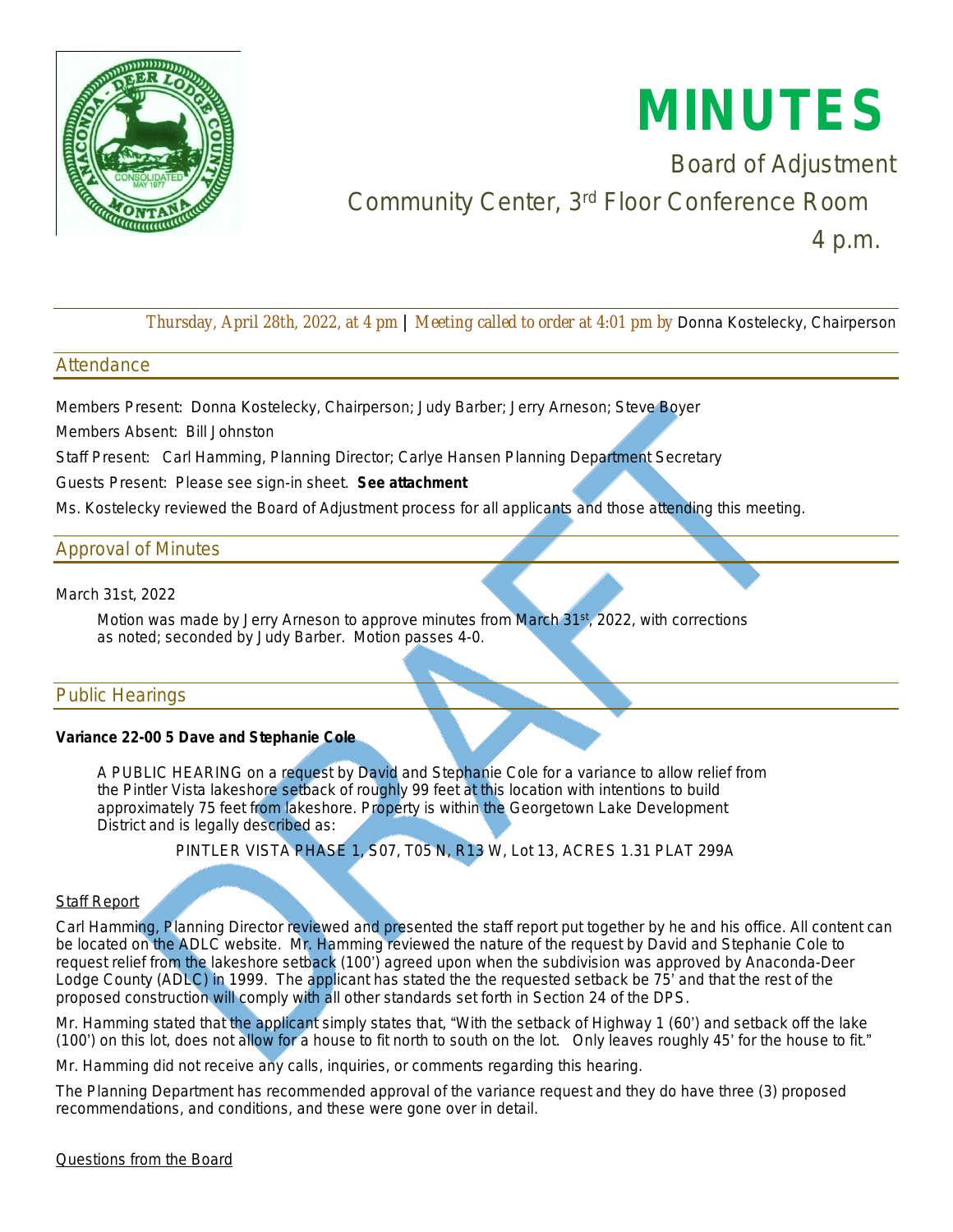Jerry Arneson had a question about the wells in the area and whether they are too close to each other? Mr. Hamming stated that he has not talked with Chad Lanes, Tri-County Sanitarian, regarding this, but he is stating that perhaps the applicant can address this. They will make sure that the well and isolation zones will be adhered to or to what the DEQ approved previously.

Ms. Kostelecky asked that Mr. Hamming go through the findings and recommendations. This was done per the staff report by Mr. Hamming.

Steve Boyer is not understanding the situation regarding the septic system. He understood during the last variance in this same subdivision that the septic and drain field were across the highway from the proposed building site. Mr. Hamming stated that he believed this to be true through the entire subdivision as a part of their DEQ approval that it is being pumped across and underneath the highway. Ms. Kostelecky also asked about a perc test for the well, as this is another protection later and Mr. Hamming confirmed this.

#### Applicant Report

#### David Cole, 36 Saddle Spur Road, Bozeman, MT 59715

Mr. Cole and his wife Stephanie purchased this property just over a year ago. They are Montana natives. They live in Gallatin Valley with their three children and are excited about being able to spend more time this direction and are looking at being in this area as much as they can with proximity to Bozeman. They have adopted two girls from Haiti and have a little boy. They are excited to be near the ski hill as their daughters skied their first Black Diamond last year and they are quite proud of that and want to make more memories here as a family.

He reviewed the lot and what they would like to achieve as far as developing this property and with the angle of the property, they are trying to angle the property keeping it as far back from the road as far as they can and creating a bit of a buffer and keeping as many existing trees as possible between the road and the house. Therefore, there is an L-shape to the home. Rather than encroaching on the road they would just like to ask if it is possible to ask for the variance to get a little closer to the water, more like what the other lots are as they were indicating it is not consistent throughout the area within the subdivision.

Mr. Cole has his contractor here from 406 Construction, located at 3292 Baker Creek, in Bozeman. He stated that Mr. Cole has hit the nail on the head as far as asking for a variance for 25' and that this will allow the house to fit much better on the lot.

#### Questions from the Board

Ms. Kostecky asked if the setback from the lake guarantees that there is no damage from the water or just as a site point. Mr. Hamming stated that this subdivision is unique. As far as the Lakeshore Protection Zone is only 20'. They are trying to shave this down to where you are safely off the road and have plenty of face for families to play, but also allow room for snow removal, utilities, but then to not be environmentally damaging to the lake itself. She is still asking about liability with the water coming to the house and Mr. Hamming stated that all the lakeshore controls are within Granite County and there is a whole mess of stakeholders with this including a very active homeowner's association, as well as Flint Creek irrigators, FWP, etc.

Ms. Kostecky asked if they were planning on putting a dock in and Mr. Cole stated that they are. Mr. Hamming also stated that the county has specification on what kind of docks can be constructed.

Mr. Cole just wanted to add that they are going to be proximate to all their family with this new construction and the ability to get together doesn't happen very often, so their goal is to create a space to do dedicated time with both sides of the family.

| PUBLIC HEARING        |
|-----------------------|
| <b>Proponents</b>     |
| None                  |
| <u>Opponents</u>      |
| None                  |
| <b>Public Comment</b> |
| None                  |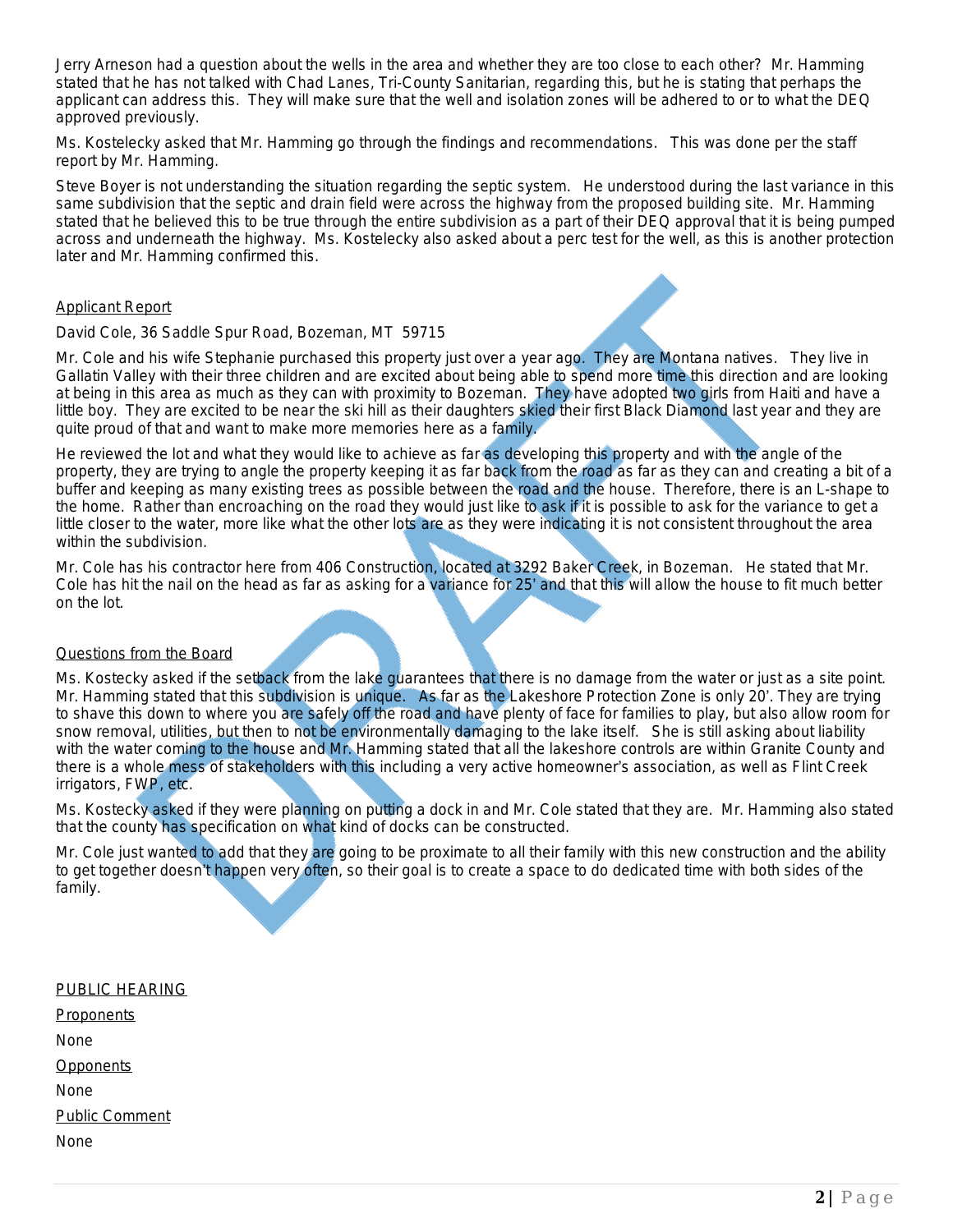#### Board Discussion

None.

#### Motion

 *Motion is made by Steve Boyer to approve Variance 22-005 to allow relief from the Pintler Vista lakeshore setback of roughly 99 feet at this location with intentions to build approximately 75 feet from lakeshore. Property is within the Georgetown Lake Development District, with the proposed conditions as recommended by the ADLC Planning Department; seconded by Jerry Arneson. Motion passes 4-0.*

## New Business

#### Board of Adjustment Review and Training

Mr. Hamming stated that Gayla Hess, Planner II, was the person who originally drafted the information that was in the orientation email that was sent out to the board members. However, she is unfortunately sick today and could not be in attendance. He stated that they would just like to be able to answer any questions or let any board members who have been on the board for awhile talk about interesting cases, or historical ones, or some that were appealed afterwards.

Mr. Boyer stated that he only wants to reiterate that he is hoping that all notifications have gone out and that opposing views have been heard and dealt with, so he was a little nervous when the question about objections came up and he was also wondering about public notice. He is now aware of the fact that all the notifications did go out and that folks with opposing views have been heard. Mr. Hamming stated that he does try to give an overview of the application staff report to touch upon these oppositions or comments in general. Sometimes there will be some between publishing the staff report and the meeting date, and if there is something else received, he will just read this into the record. He also stated that some folks just like to show up in person and voice their opinions at the hearing itself.

Ms. Barber had no questions or comments

Mr. Arneson just wanted to state that he is just going to piggyback on Mr. Boyer's comments, and really has no other questions or comments.

Ms. Kostelecky just wanted to review and tell some stories about different variance requests that they have seen over the years. These included a paintball course in Opportunity, a parcel of land in Foster Creek where there is a covenant and a gentleman wanted to multiple spots on the lot and this was turned down. There was also a gentleman who wanted a three-car garage. The Board had voted against this, but with the issue of not a full board, it was advised by the County Attorney that this did pass. There was also the issue of the palm trees that were being put down at a casino at the east end of Anaconda. There have also been multiple variances regarding fences and those, believe it or not, can become most challenging.

There was just some general review on all the variances mentioned above as well as some others.

Mr. Hamming also wanted to state that there may be another variance coming down the road about a new garage up in the Georgetown area.

Ms. Kostecky also discussed that it seems like the Goosetown Development District has a lot of challenges when it comes to setbacks, lot sizes, etc. She states that with issues such as these, the BOA needs to protect the neighbors as much as possible when considering the variances.

# **Miscellaneous**

#### Matters from the Staff

None.

#### Matters from the Board

Mr. Boyer just wanted to say that if there is a need for more meetings, he thinks that if the government is keeping things from happening, then we should be meeting as often as needed to get this accomplished.

## Public Comment

Janice Hagen-Delaney, 1708 Copper

Ms. Delaney asked if Goosetown was considered high density and it was explained that it is its own developmental district.